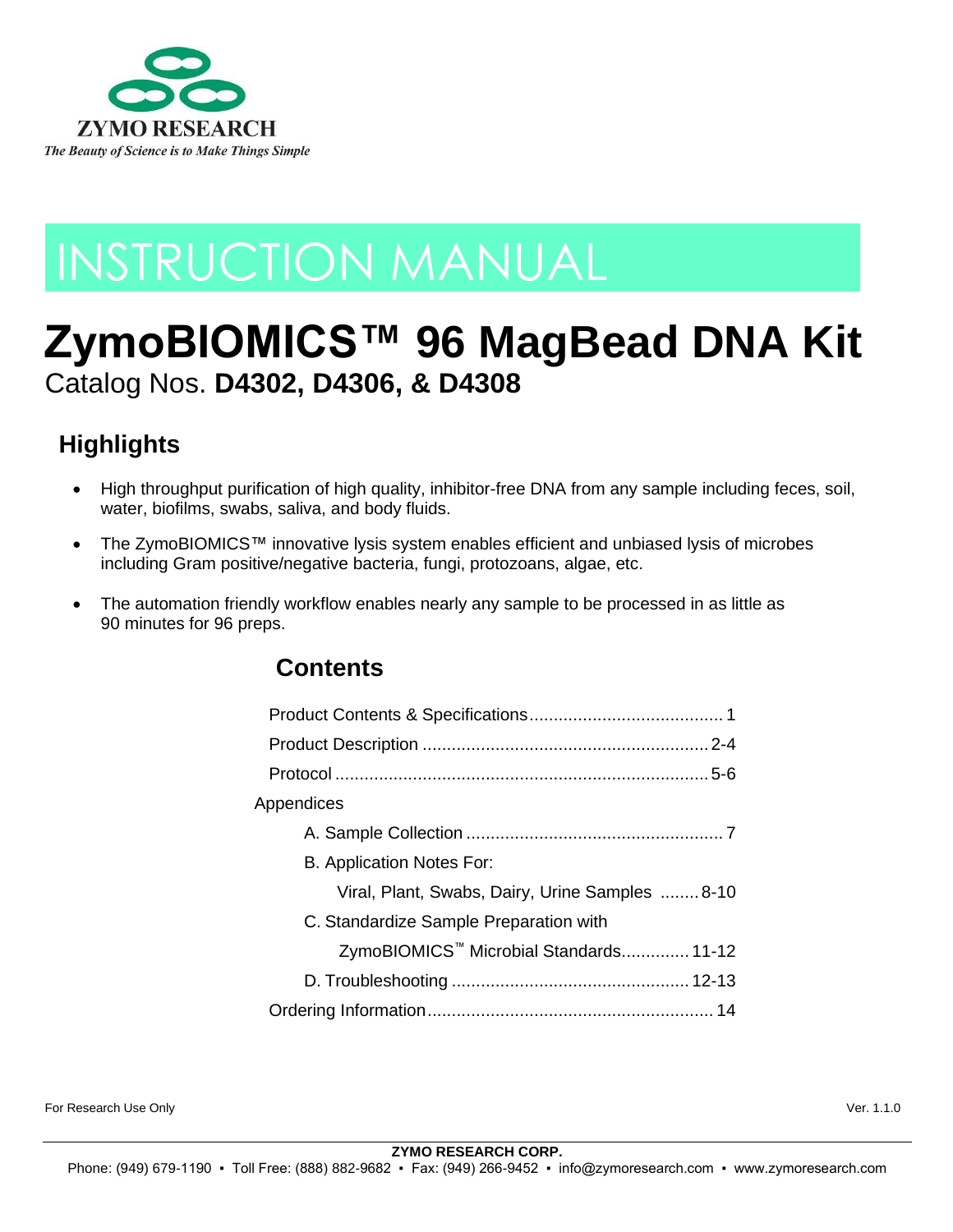Satisfaction of all Zymo Research products is guaranteed. If you should be dissatisfied with this product please call 1-888-882-9682.

**Notes:**

<sup>1</sup>This equates to approximately 2 x 10<sup>8</sup> bacterial cells and 2 x 10<sup>7</sup> yeast cells..

<sup>2</sup> For water samples, filter using desired filter (not provided). Cut the filter into small pieces and place into the BashingBead Module. Alternatively up to 250 µl water can be processed directly.

<sup>3</sup> **DNA/RNA Shield™**

(R1100-50, R1100-250) provides an accurate molecular signature of the sample at the time of collection by preserving nucleic acids at ambient temperature and inactivating organisms including infectious agents. See Appendix A for more information.

<sup>4</sup>The following can be purchased separately:

**96-Well Blocks** (P1001-2) **Elution Plates** (C2003) **ZR-96 MagStand** (P1005)

#### **Product Contents**

| ZymoBIOMICS™ 96<br><b>MagBead DNA Kit</b><br>(Kit Size)   | D4302<br>(2x 96<br>preps.) | D4306<br>(2x96)<br>preps.) | D4308<br>$(2x)$ 96<br>preps.) | <b>Storage</b><br><b>Temperature</b> |
|-----------------------------------------------------------|----------------------------|----------------------------|-------------------------------|--------------------------------------|
| ZymoBIOMICS™ Lysis<br><b>Solution</b>                     | 150 ml                     |                            | $150$ ml                      | Room Temp.                           |
| <b>DNA/RNA Shield</b>                                     | $50 \text{ ml} \times 3$   |                            | 50 ml x 3                     | Room Temp.                           |
| ZymoBIOMICS <sup>™</sup> MagBinding<br><b>Buffer</b>      | 250 ml                     | $250$ ml                   | $250$ ml                      | Room Temp.                           |
| ZymoBIOMICS™<br>MagWash 1                                 | 100 ml $\times$ 2          | 100 ml $\times$ 2          | 100 ml $\times$ 2             | Room Temp.                           |
| ZymoBIOMICS™<br>MagWash 2                                 | 200 ml x 3                 | 200 ml x 3                 | 200 ml x 3                    | Room Temp.                           |
| ZymoBIOMICS™<br><b>DNase/RNase Free Water</b>             | 50 ml                      | 50 ml                      | 50 ml                         | Room Temp.                           |
| ZymoBIOMICS <sup>™</sup> MagBinding<br><b>Beads</b>       | $12 \text{ ml}$            | $12 \text{ ml}$            | $12 \text{ ml}$               | Room Temp.                           |
| ZR BashingBead™ Lysis<br>Rack (0.1 & 0.5 mm)              | $\mathfrak{p}$             |                            |                               | Room Temp.                           |
| ZR BashingBead <sup>™</sup> Lysis<br>Tubes (0.1 & 0.5 mm) |                            |                            | 200                           | Room Temp.                           |
| <b>Instruction Manual</b>                                 | 1                          | 1                          |                               |                                      |

Note **-** Integrity of kit components is guaranteed for up to one year from date of purchase. Reagents are routinely tested on a lot-to-lot basis to ensure they provide maximal performance and reliability.

#### **Specifications**

- **Sample Sources** Bacterial, fungal, protozoan, algal, viral, mitochondrial, and host DNA is efficiently isolated from ≤ 100 mg of mammalian feces, ≤ 200 mg soil, and 5 – 20 mg (wet weight) of fungal bacterial  $cells<sup>1</sup>$ , biofilms, and water<sup>2</sup>.
- **Bead Beating System**  The ZymoBIOMICS™ innovative lysis system enables complete homogenization/disruption of the microbial cell walls and accurate microbial DNA analysis, free of bias. To ensure unbiased lysis, calibration of each bead-beating device is recommended by using the ZymoBIOMICS™ Microbial Community Standard (see Appendix C for details).
- **DNA Purity**  High quality, inhibitor-free DNA is eluted with **ZymoBIOMICS™ DNase/RNase Free Water** and is suitable for all downstream applications including PCR and Next-Generation Sequencing (NGS).
- **DNA Integrity** On average, post bead beating, genomic DNA is between 15-20 kb depending on the initial quality of the sample making it amenable to Next-Generation Sequencing platforms requiring high molecular weight DNA. For optimal DNA integrity, collect samples in DNA/RNA Shield<sup>™3</sup>.
- **DNA Recovery** Up to 10 µg total DNA can be eluted into 50 µl (37.5 µl minimum) **ZymoBIOMICS™ DNase/RNase Free Water**.
- **Bioburden** A single preparation using ZymoBIOMICS™ buffers is guaranteed to contain less than 3 bacterial genomic copies per 1 µl of eluate, as determined by quantitative amplification of the 16S rRNA gene when eluted using 100 µl water.
- **Equipment** Centrifuge fitted with a 96 well microplate carrier, 96 Well Magnetic Stand, Liquid handler or other robotic sample processor, 96 well plate heat block, 2 mL 96 well plates and reagent carriers<sup>4</sup> (user supplied).
- **Automation**  For assistance with automating/scripting this workflow onto your device, contact one of our automation specialists at automation@zymoresearch.com

### **ZYMO RESEARCH CORP.**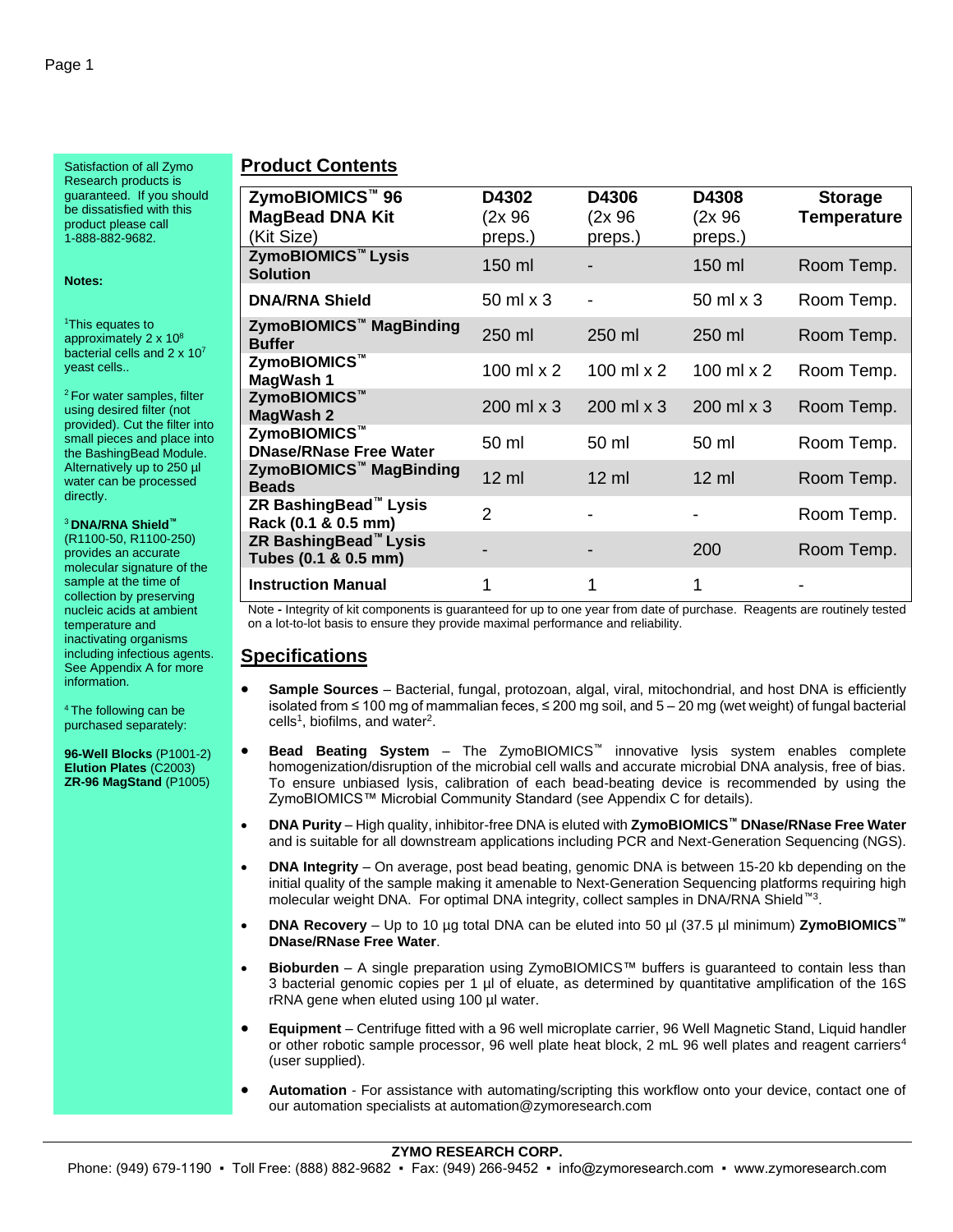#### **Product Description**

The **ZymoBIOMICS™ 96 MagBead DNA Kit** is designed for purifying DNA from a wide array of sample inputs (*e.g.* feces, soil, water, and biofilms) that are immediately ready for microbiome or metagenome analyses. The ZymoBIOMICS™ innovative lysis system eliminates bias associated with unequal lysis efficiencies of different organisms (e.g. Gram negative/positive bacteria, fungi, protozoans, and algae)<sup>1</sup>, making it ideal for microbiomic studies. Unbiased mechanical lysis of tough microbes is achieved by bead beating with Zymo Research's proprietary, ultra-high density BashingBeads™ and validated using the ZymoBIOMICS™ Microbial Community Standard<sup>2</sup> as shown in Figure 4. The automation friendly workflow integrates the PCR inhibitor removal technology directly into the purification system, removing the need for complex precipitation steps commonly used in other methodologies. The ZymoBIOMICS<sup>™-96</sup> MagBead DNA Kit unique system allows for a simple Bind, Wash, Elute procedure that is unmatched in providing ultra-pure DNA<sup>3</sup> that is free of PCR inhibitors (*e.g.* polyphenols, humic acids) in as little as 90 minutes for 96 samples, making it ideal for all downstream applications including PCR, arrays, 16s rRNA Gene Sequencing, and Shotgun Sequencing.





#### **Ultra-pure DNA from Inhibitor Rich Samples Linear recovery with unparalleled sensitivity**



**Figure 1.** The **ZymoBIOMICS™ 96 MagBead DNA Kit** provides inhibitorfree DNA even when challenged with extremely inhibitor rich samples. Realtime PCR was used to evaluate eluates recovered using the **ZymoBIOMICS™ 96 MagBead DNA Kit**, or Supplier A. Reaction volumes consisted of either 10% or 35% of the eluate from each kit to detect the presence of PCR inhibitors. Each reaction contained 10 ng of Brettanomyces DNA. Delayed amplification indicates PCR inhibition from inefficient inhibitor removal. N=8.



**Figure 2.** The **ZymoBIOMICS™ 96 Magbead DNA Kit** produces linear recovery of DNA for sensitive applications, detecting pathogenic organisms such as *E. coli* and *H. pylori* in assays with up to a 1000x dilution factor. A dilution series was created using stool infected with 1 x 10<sup>6</sup> shiga-toxin producing *E. coli* O157:H7 cells and stool infected with *H. pylori* cells. These stool samples were then extracted using the **ZymoBIOMICS™ 96 Magbead DNA Kit,** showing effective purification and qPCR amplification, even at 1000:1 dilution. N=8

#### **Superior Yields**



when compared to Suppliers M, P, and Q. 80 mg of feces was processed using each kit according to the manufactures' recommended protocol. DNA was eluted using 100 µl ZymoBIOMICS™ DNase/RNase Free Water. 6 µl of each sample was analyzed in a 1.0% (w/v) agarose/ethidium bromide gel. Samples were processed in triplicate. L is a 1Kb ladder.

#### **Notes:**

<sup>1</sup> Chemical, enzymatic, and inferior lysis matrices (beads) lead to unrealistic representation of organisms in downstream metagenomic analyses that is not reflective of actual abundance. To learn more about this topic see Figure 5.

<sup>2</sup>ZymoBIOMICS™ Microbial Community Standard (D6300) & ZymoBIOMICS™ Microbial Community DNA Standard (D6305), for more information see Appendix C.

<sup>3</sup>DNA is predominately 15- 20 kb and amenable to Next-Generation Sequencing techniques requiring high molecular weight DNA.

Zymo Research offers a full suite of **ZymoBIOMICS™ Services** for reliable, accurate microbial and metagenomic analyses.

*Services include:* Microbial Composition profiling, Novel Microbe Identification, and Customizable Bioinformatics.

For details, visit us at: http://www.zymoresearch.com /services/metagenomics

Or Contact us at: services@zymoresearch.com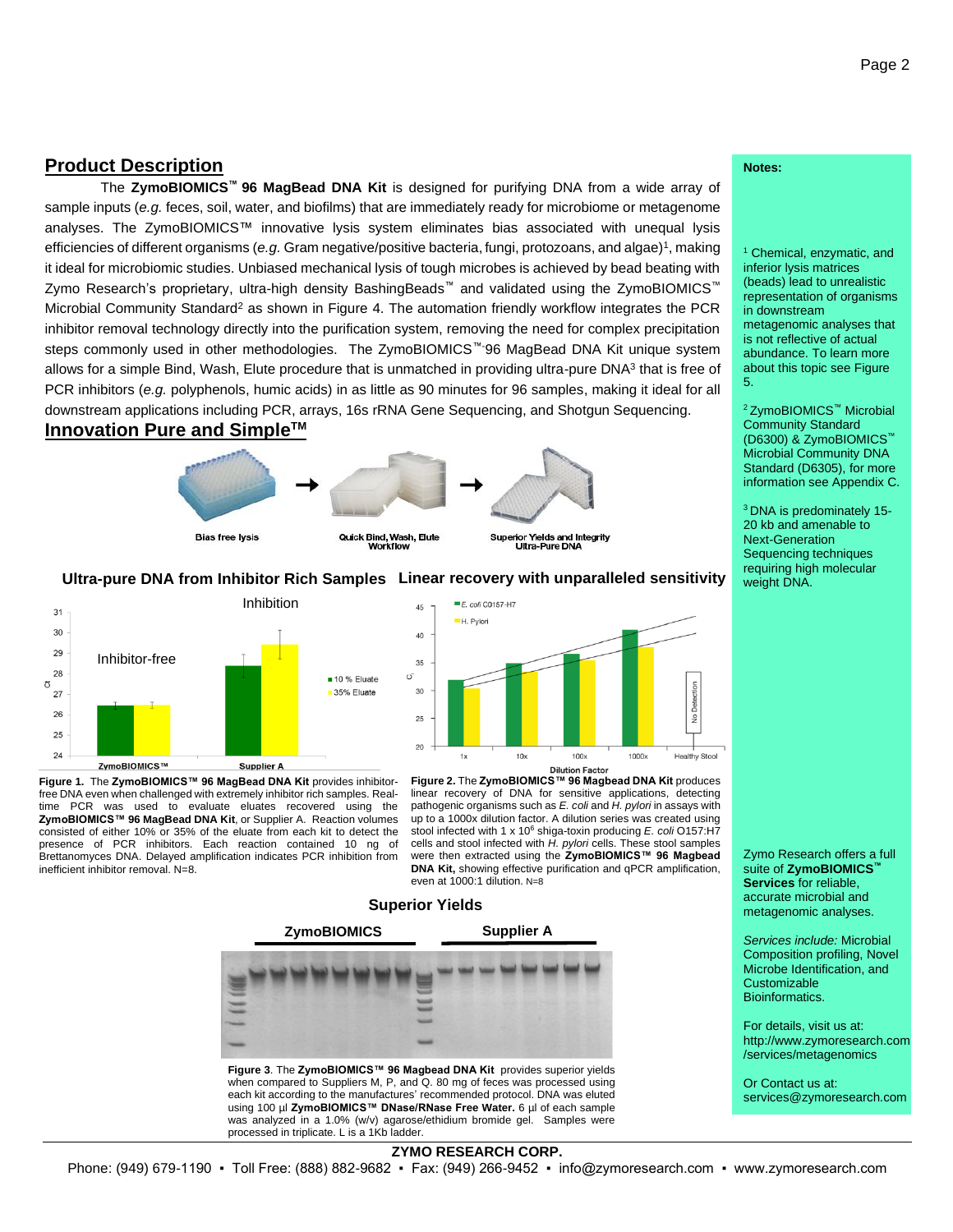Zymo Research offers a full suite of **ZymoBIOMICS™ Services** for reliable, accurate microbial and metagenomic analyses.

*Services include:* Microbial Composition profiling, Novel Microbe Identification, and **Customizable** Bioinformatics.

For details, visit us at: http://www.zymoresearch.com /services/metagenomics

Or Contact us at: services@zymoresearch.com

#### **Reliability and Consistency**





#### 000000  $\circ$ 0000000000<br>000000000  $\bigcirc$  $\bigcirc$  $\circ$ ZymoBIOMICS Bacterial Standard 0000000000 **HeLa Cells**  $\bigcirc$  $\bigcirc$ 0000000000 0000000000<br>0000000000  $\bigcirc$ Saccharomyces Cerevisiae  $\overline{O}$ 00000000000 20.00 18.00 16.00 14.00 12.00 Cerevisae Primers Cerevisae Primers **Bacterial Primers** Bacterial Primers **Bacterial Primers**  $510.00$ HeLa Primers HeLa Primers **HeLa Primers** S. Cerevisiae 8.00 6.00 4.00 vi ر. No<br>Implificat No<br>plifica No<br>Amplification  $2.00$ Amplificati  $0.00$ ZymoBIOMICS Bacterial Standard **HeLa Cells** Saccharomyces Cerevisae Cells

**C) No Cross Contamination Between Sample Wells**

**Figure 4A).** The **ZymoBIOMICS™ 96 MagBead DNA Kit** provides consistent yields when DNA is purified from 20 mg of human fecal sample using an automated liquid handling system. Consistent and replicable yields were observed when DNA isolation was performed on an automated liquid handler. Samples were evaluated using spectrophotometric analysis in technical duplicates.

**B).** The **ZymoBIOMICS™ 96 MagBead DNA Kit** reliably purifies clean DNA from 20 mg of fecal sample, providing DNA with A260/230 values ≥1.80 and more consistent values compared to Supplier A. DNA was quantified using spectrophotometric analysis in technical duplicates. N=8. C). Coupling the ZymoBIOMICS™ 96 MagBead DNA Kit with a liquid handler, isolated DNA is free from cross contamination when purified across a standard 96-well plate. Plate was setup with alternating rows of ZymoBIOMICS™ Microbial Community Standards<sup>1</sup>, HeLa cells, and *S. Cerevisiae* cells, and DNA was purified simultaneously from these samples on a liquid handling platform. Samples were evaluated using quantitative PCR with primer sets targeted at the bacterial 16S gene, the human LINE gene, and the fungal ITS gene. PCR was performed in technical duplicates.

<sup>1</sup>ZymoBIOMICS™ Microbial Community Standard (D6300), for more information see Appendix C.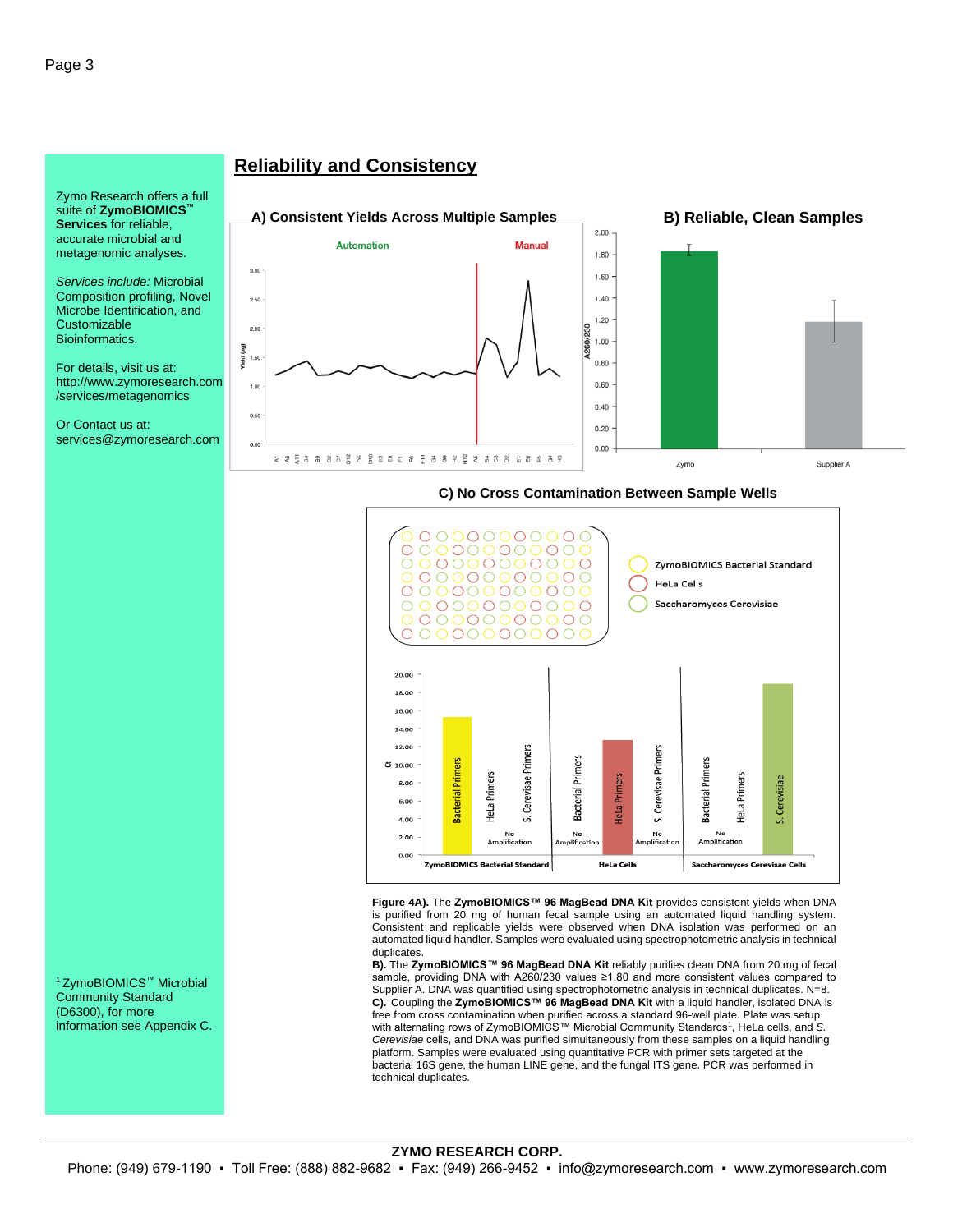



**A) Bias Free Microbial DNA Extraction Using ZymoBIOMICS™ DNA Mini Kit Validated Using the ZymoBIOMICS™ Microbial Community Standard**

**B) Bias Free Microbial DNA Extraction Using ZymoBIOMICS™ DNA Mini Kit From Human Stool**



**Figure 5. A) The ZymoBIOMICS™ DNA Miniprep Kit provides unbiased representation of the organisms extracted from the ZymoBIOMICS™ Microbial Community Standard.** DNA was extracted from ZymoBIOMICS™ Microbial Community Standard using four different DNA extraction methods (ZymoBIOMICS™ DNA Miniprep Kit, Human Microbiome Project Protocol, Supplier M, and Supplier Q) and analyzed using 16S rRNA gene sequencing. 16S rRNA genes were amplified with primers targeting v3-4 region and<br>the amplicons were sequenced on Illumina®MiSeq™ (2x250bp). Overlapping paired-end reads were ass amplicon sequences. The composition profile was determined based on sequence counts after mapping amplicon sequences to the known 16S rRNA genes of the eight different bacterial species.

**B) The ZymoBIOMICS™ DNA Miniprep Kit reliably isolates DNA from even the toughest to lyse gram positive organisms, enabling unbiased analyses of microbial community compositions.** There is a significant increase in yield and Gram-positive<br>bacterial abundance when DNA was isolated using the ZymoBIOMICS™ DNA Miniprep Kit. Correlated w can be concluded that unbiased DNA isolation was achieved. DNA was extracted from 200 µl of human feces suspended in PBS (10 % m/v) using four different DNA extraction methods (ZymoBIOMICS™ DNA Miniprep Kit, Human Microbiome Project Protocol, Supplier M, and Supplier Q) and analyzed using 16S rRNA gene sequencing. 16S rRNA genes were amplified with primers targeting<br>∨3-4 region and the amplicons were sequenced on Illumina® MiSeq™ (2x250bp). Overlapping paired complete amplicon sequences. Amplicon sequences were profiled with Qiime using Greengenes 16S rRNA gene database  $(gq_113_8)$ .

#### **ZYMO RESEARCH CORP.** Phone: (949) 679-1190 ▪ Toll Free: (888) 882-9682 ▪ Fax: (949) 266-9452 ▪ info@zymoresearch.com ▪ www.zymoresearch.com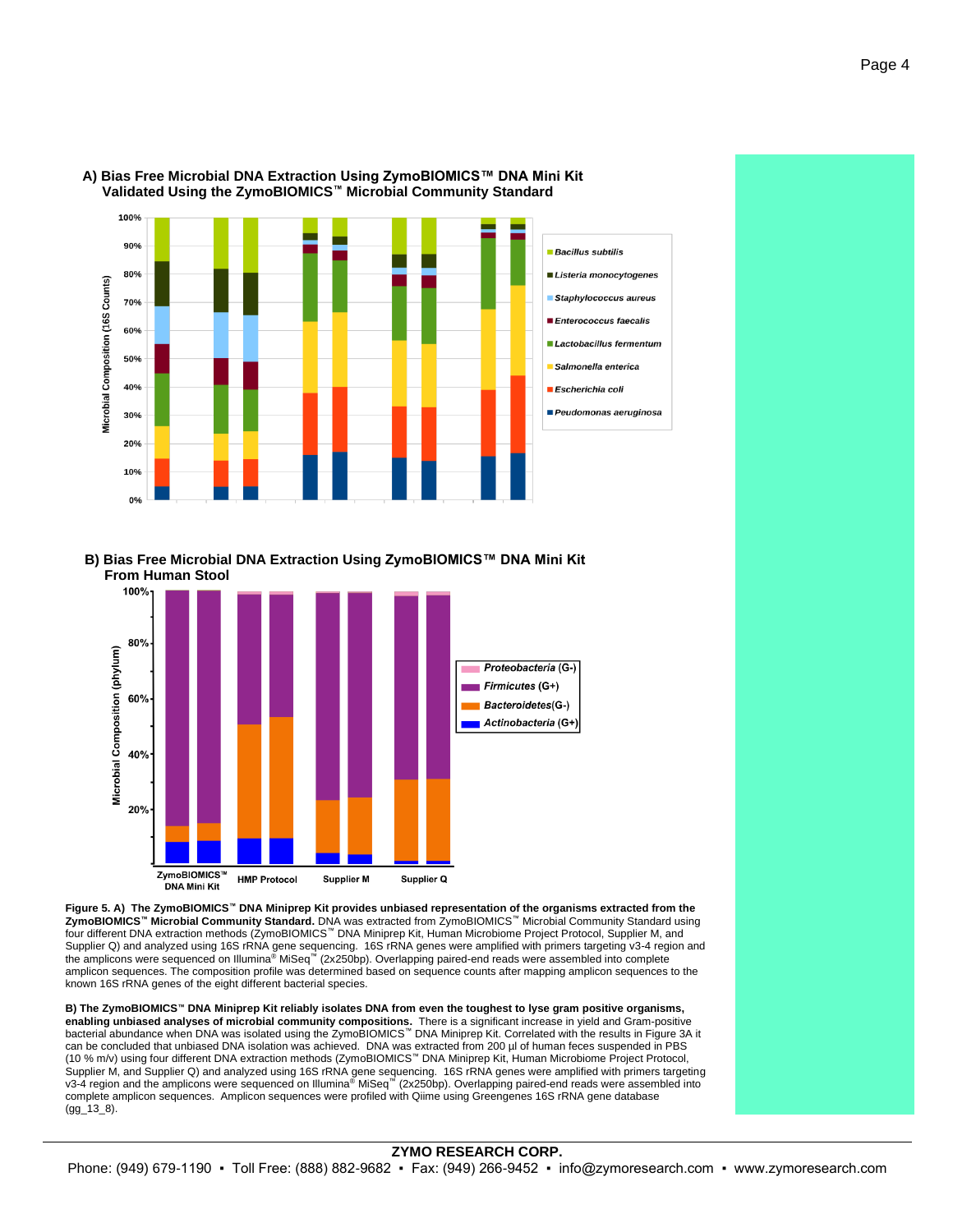For automated scripts and **Technical Assistance** regarding generation of scripts for automated platforms, contact **Zymo Research's Technical Department** at 1-888-882-9682 or E-mail to [tech@zymoresearch.com.](mailto:tech@zymoresearch.com)

<sup>1</sup>For water samples, filter using desired filter (not provided). Cut the filter into small pieces and place into ZR BashingBead™ Lysis Tubes (0.1 & 0.5 mm).

<sup>2</sup>Swabs can also be cut or broken and placed directly in bead beating tube. For more information on processing swab samples, see Appendix B.

<sup>3</sup> See Appendix A for additional information on sample collection in DNA/RNA Shield™.

<sup>4</sup> For validated bead beating devices and conditions, refer to the Optimized Lysis Protocols on the website product page under Documents.

<sup>5</sup> For optimal lysis efficiency and unbiased profiling all bead beater devices beyond those validated by Zymo Research should be calibrated using the ZymoBIOMICS™ Microbial Community Standard. See Appendix C.

#### **Protocol**

#### **Sample Lysis**

*For all mixing steps: pipette mix or shake at max speed.*

*Note: Shaking speed will depend on sample volume and plate well depth. Use of shaker plates will require user optimization.* 

1. Add sample to the **ZR BashingBead™ Module** using the table below.

- a. If using **ZR BashingBead™ Lysis Tubes (0.1 & 0.5 mm)**, add 750 µl *ZymoBIOMICS Lysis Solution***.**
- b. If using **ZR BashingBead™ Lysis Rack (0.1 & 0.5 mm)**, add 650 µl *ZymoBIOMICS Lysis Solution***.**

*Note: DNA/RNA Shield has been provided to optionally replace ZymoBIOMICS Lysis Solution to improve DNA integrity.*

| <b>Sample Type</b>                                               | <b>Maximum Input</b>                                               |
|------------------------------------------------------------------|--------------------------------------------------------------------|
| Feces                                                            | $100 \text{ mg}$                                                   |
| Soil                                                             | 200 mg                                                             |
| Liquid Samples <sup>1</sup> and Swab Collections <sup>2</sup>    | $250$ µl                                                           |
| Cells (Suspended in DNA/RNA                                      | 5-20 mg (wet weight)                                               |
| Shield <sup>™</sup> or isotonic buffer, e.g. PBS)                | (2 x 10 <sup>8</sup> bacterial or 2 x 10 <sup>7</sup> yeast cells) |
| Samples in DNA/RNA Shield <sup>™</sup> (10%<br>$v/v$ Sample) $3$ | $250$ µl                                                           |

- 2. Secure in a bead beater fitted with the appropriate holder assembly for your bead beating module and process using optimized bead beating conditions (speed and time) for your device $4,5$ .
- 3. Centrifuge the ZR BashingBead™ Lysis Module:
	- a. If using **ZR BashingBead™ Lysis Tubes (0.1 & 0.5 mm),** centrifuge at ≥10,000 x g for 1 minute.
	- b. If using **ZR BashingBead™ Lysis Rack (0.1 & 0.5 mm),** centrifuge at ≥4,000 x g for 5 minutes.

#### **Sample Purification**

4. Transfer 200 µl supernatant to the deep-well block (not provided). Add 600 µl **ZymoBIOMICS™ MagBinding Buffer.**

*Note: For samples with excessive amounts of solid particulate, centrifuge at 4,000 x g for 5 minutes to reduce clogging.*

5. Dispense 25 µl of **ZymoBIOMICS™ MagBinding Beads** to each well. Mix well by pipette or shaker plate for 10 minutes.

*Note: ZymoBIOMICS MagBinding Beads settle quickly, ensure that beads are kept in suspension while dispensing.*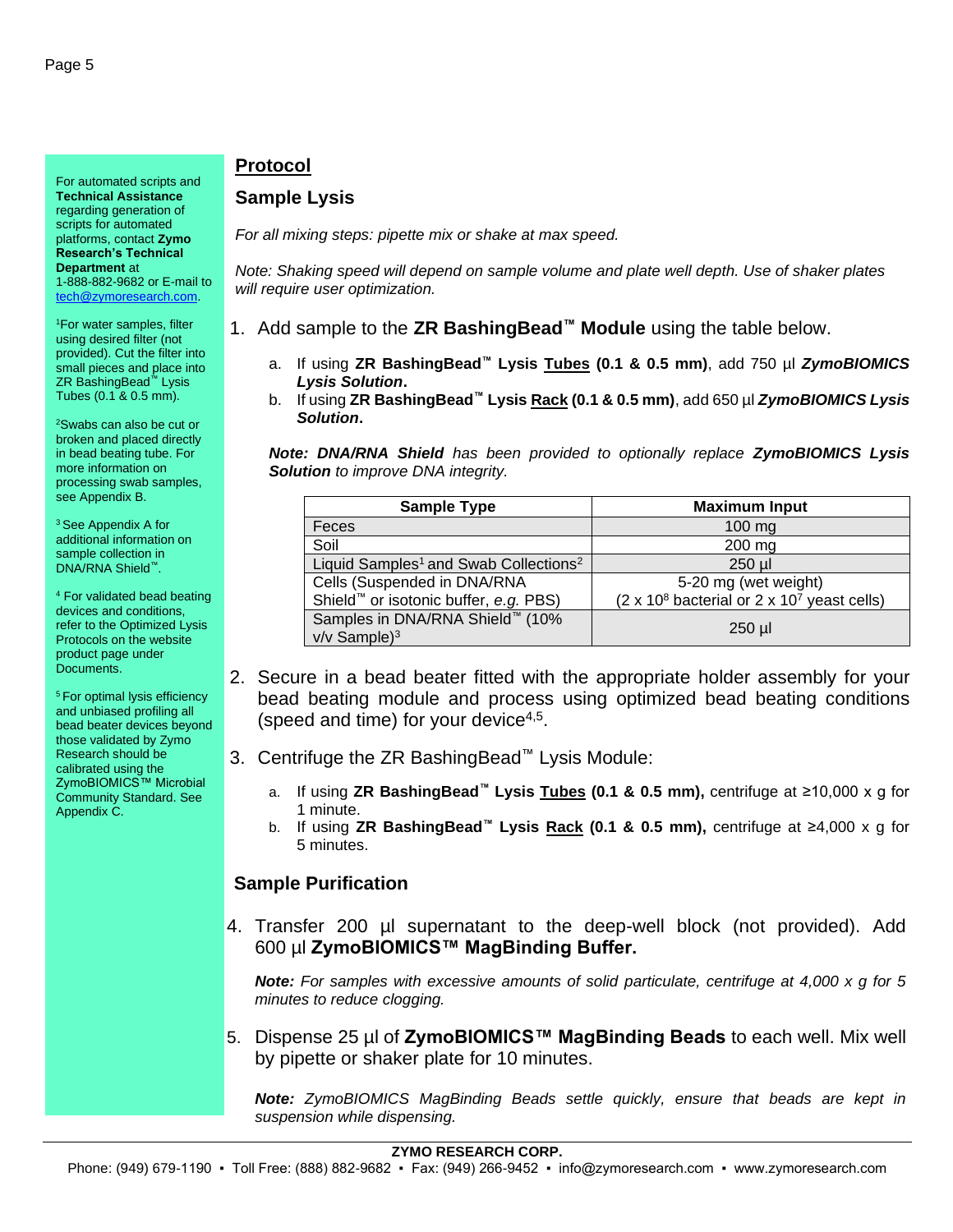#### **Sample Purification (Continued)**

- 6. Transfer the 96-well block to a magnetic stand until beads pellet, then aspirate and discard the supernatant. Remove the 96-Well Block from the magnetic stand.
- 7. Dispense 500 µl of **ZymoBIOMICS™ MagBinding Buffer** and mix well by pipette or shaker plate for 1 minute.
- 8. Transfer the 96-well block to a magnetic stand until beads pellet, then aspirate and discard the supernatant. Remove the 96-Well Block from the magnetic stand.
- 9. Dispense 500 µl of **ZymoBIOMICS™ MagWash 1** and mix well by pipette or shaker plate for 1 minute.
- 10.Transfer the 96-well block to a magnetic stand until beads pellet, then aspirate and discard the supernatant. Remove the 96-Well Block from the magnetic stand.
- 11.Dispense 900 µl **ZymoBIOMICS™ MagWash 2** and mix well by pipette or shaker plate for 1 minute.

*Note: If high speed shaker plates are used, dispense 500 µl ZymoBIOMICS™ MagWash 2.* 

- 12.Transfer the deep-well block to a magnetic stand until beads pellet, then aspirate and discard the supernatant. Remove the 96-Well Block from the magnetic stand.
- 13.Repeat the wash (Steps 11-12) twice.
- 14.Transfer the 96-Well Block onto a heating element (55°C) until beads dry (approximately 10 minutes). If no heating element is available, air dry for approximately 20-30 minutes.
- 15.Dispense 50 μl of **ZymoBIOMICS™ DNase/RNase Free Water**to each well and re-suspend beads. Mix the beads well for 10 minutes and then transfer the plate onto the magnetic stand for 2-3 minutes until the beads pellet $6$ .
- 16.Transfer the supernatant (containing the eluted DNA) to a clean elution plate or tube<sup>7</sup>.

The eluted DNA can be used immediately for molecular based applications or stored ≤ -20ºC for future use.

<sup>6</sup> See Appendix D for additional elution information.

<sup>7</sup> For optimal spectrophotometric quantification, eluate may be centrifuged at max speed to pellet magbeads.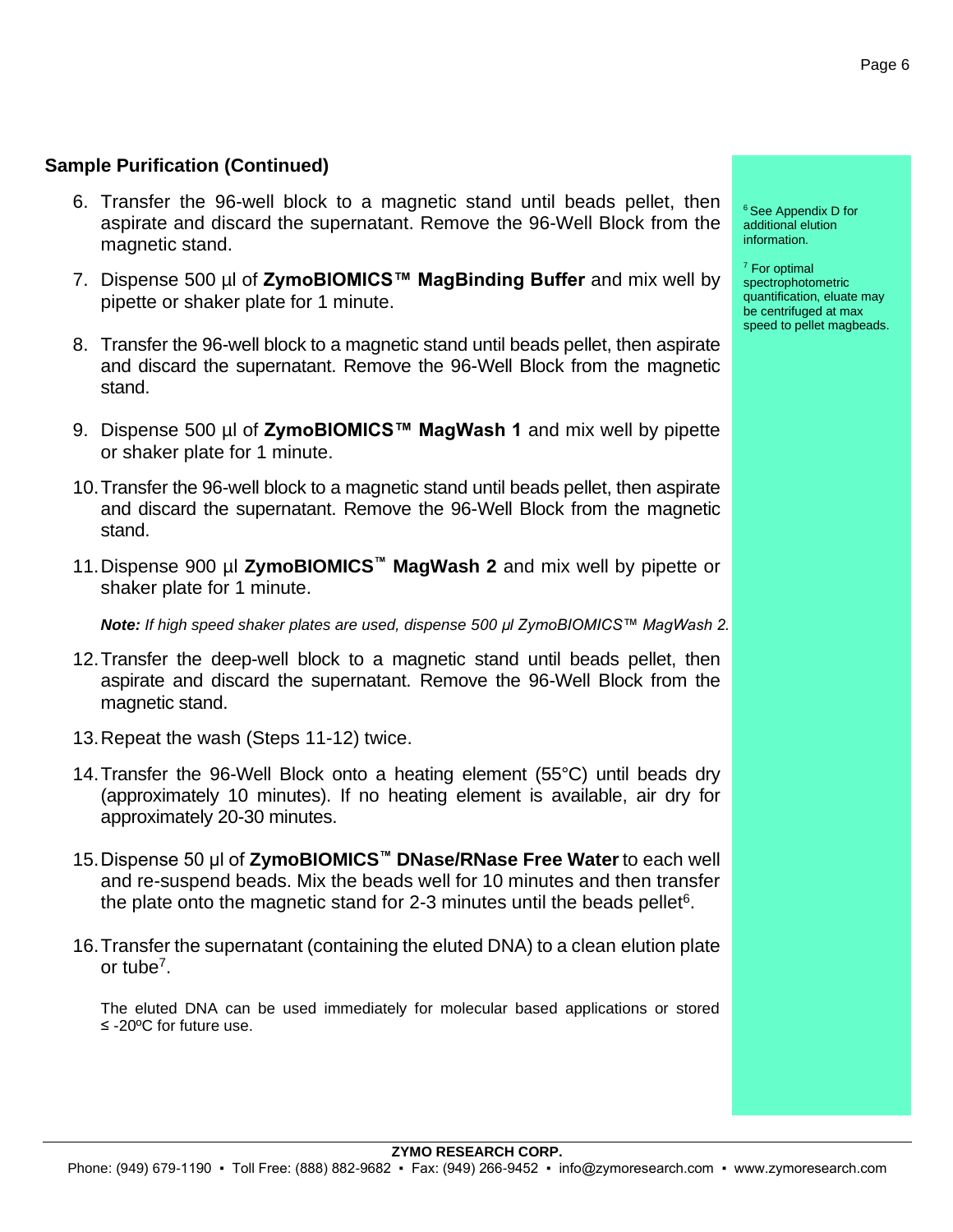#### **Appendix A**

#### **Sample Collection**

For high quality reproducible microbiomics data , **DNA/RNA Shield™** is recommended for sample collection to avoid bias or erroneous results due to compositional changes from nucleic acid degradation or microbial growth. DNA/RNA Shield™ provides an unbiased molecular snapshot of the sample at the time of collection by preserving nucleic acids at ambient temperature and inactivating organisms including infectious agents. Samples can be stored and transported easily and safely with DNA/RNA Shield™ and is ideal for applications such as PCR, 16S rRNA gene sequencing, and shotgun metagenomic sequencing. DNA/RNA Shield™ can preserve nucleic acids in nearly any sample including feces, soil, saliva, blood, and tissues.

**DNA/RNA Shield™ - Lysis Tube (Microbe)** – Simply add sample, seal and store at ambient temperature. The Lysis Tube is immediately ready for bead beating, thereby streamlining the collection to extraction transition. (Cat. No. **R1103**)

**DNA/RNA Shield™ – Fecal Collection Tube –** The collection device is specifically designed for easy collection and stabilization of feces. Includes a scoop built for collecting 1 gram of feces (or any other sample such as saliva or soil). (Cat. No. **R1101)**

**DNA/RNA Shield™ – Swab Collection Tube –** Easy collection of biological samples; swab has breakable tip to allow for easy sample collection and removes the need to dispose of a potentially biohazardous swab material. (Cat. No. **R1106 & R1107**)



**A)** DNA/RNA Shield™ Preserves



**C)** DNA/RNA Shield™ Inactivates Pathogens for Safe Transport and Storage



**B)** DNA/RNA Shield™ Preserves Microbial Composition at Room Temperature



Stool Samples Without Shield - Phylum Composition





Stool Samples Without Shield - Genus Composition



Figure 6. A) Nucleic acids in stool are effectively stabilized in DNA/RNA Shield™ at room temperature. Graph shows spike-in DNA and RNA controls<br>from stool purified at the indicated time points and analyzed by (RT)qPCR. C

**B) Microbial composition of stool is unchanged after one month at ambient temperature with DNA/RNA Shield™.** Stool samples suspended in DNA/RNA Shield™ and stored at room temperature were compared to stool without preservative for one month. They were sampled at the indicated time points and processed with ZymoBIOMICS™ DNA Miniprep Kit. The extracted DNA was then subjected to microbial composition profiling via 16S rRNA gene targeted sequencing. Graphs show both phylum composition (left) and genus composition (right). Samples stored with DNA/RNA Shield™ had a constant microbial composition while the samples stored without shifted dramatically.

**C) Viruses, bacteria and yeast are effectively inactivated by DNA/RNA Shield™.** Samples containing the infectious agent (virus, bacteria, yeast) were treated with DNA/RNA Shield™ or mock (PBS) treated for 5 minutes. Titer (PFU) was subsequently determined by plaque assay. Validated by: Influenza A - D. Poole and Prof. A. Mehle, Department of Medical Microbiology and Immunology, University of Wisconsin, Madison; Ebola (Kikwit) - L. Avena and Dr. A. Griffiths, Department of Virology and Immunology, Texas Biomedical Research Institute; HSV-1/2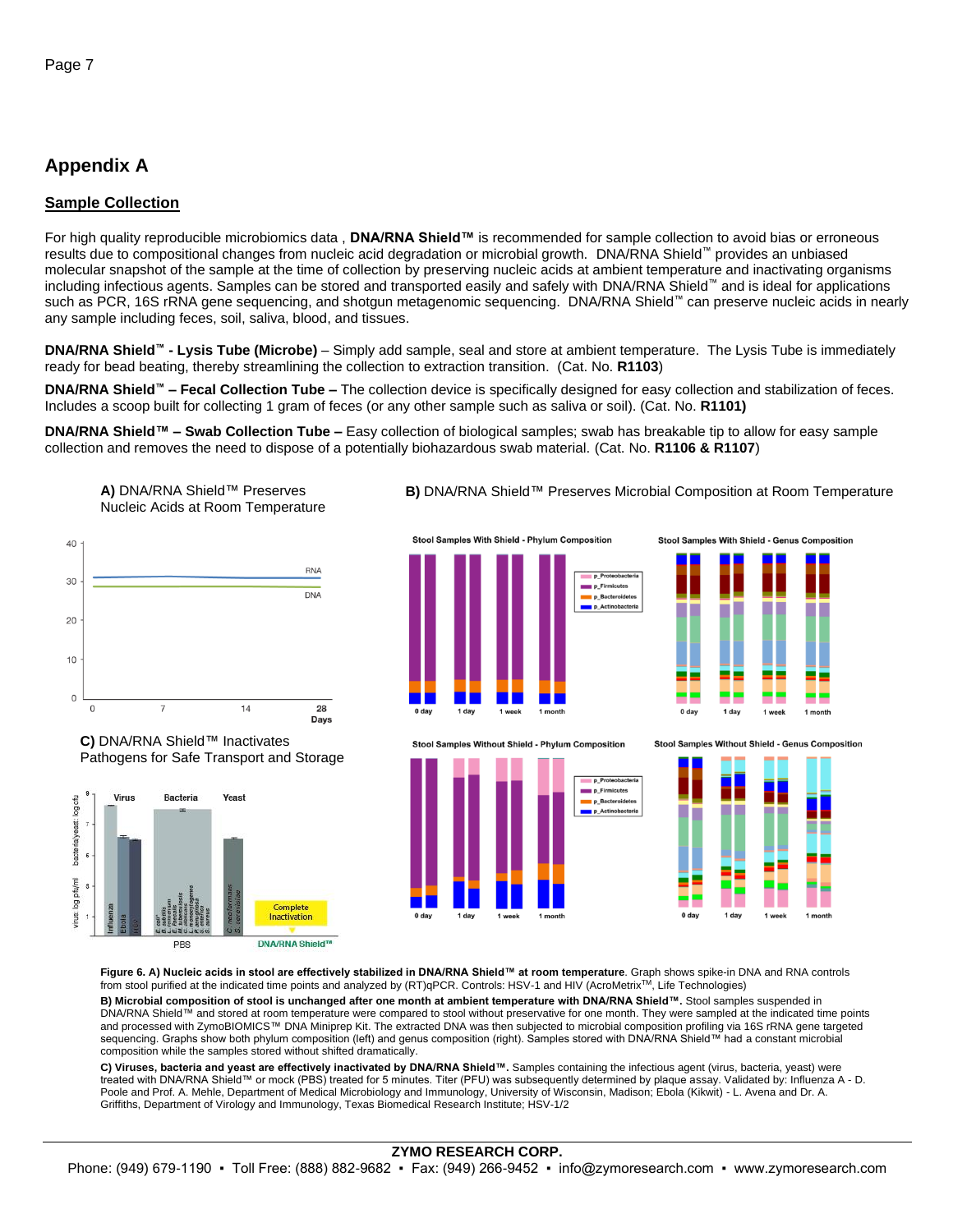#### **Appendix B**

#### **Application Notes**

#### **DNA/RNA Shield™ - Lysis Tubes (Microbe)** (Cat. No. **R1103**)

Addition of ZymoBIOMICS™ Lysis Solution is not necessary for samples stored in DNA/RNA Shield™ Lysis Tubes (Microbe) and samples can be immediately processed via bead beating. Simply move to Step 2 of the protocol (page 5) and bead beat according to instructions provided. Proceed with the remaining protocol as written (page 5).

#### **DNA Viruses**

For unbiased metagenomic analysis of viruses, incorporating a Proteinase K digestion prior to bead beating is recommended. Add 5% v/v of Proteinase K (Cat. No. D3001-2-5) to the lysate after Step 2 (page 5) and incubate for 30 minutes at 55˚C. Continue to Step 3 (page 5).

#### **Cheese and Protein Rich Biofluids (e.g. Milk, Sputum, Saliva, Spinal Fluid, Blood, and Serum)**

Substitute the following for Step 1 (page 4) in ZymoBIOMICS™ 96 Magbead DNA Kit protocol section:

- 1. Add 0.3-0.4 g of cheese or 200 µl of biofluid to the ZR BashingBead™ Lysis Tubes (0.1 & 0.5 mm). Add 650 µl of ZymoBIOMICS™ Lysis Solution.
- 2. Add 2% v/v of Proteinase K (cat. no. D3001-2-5) to the ZymoBIOMICS™ Lysis Tubes (0.1 & 0.5 mm) and incubate for 30 minutes at 55˚C.
- 3. Continue on to Step 2 (page 4) in ZymoBIOMICS™ protocol for further lysis.

#### **Plant Tissue** (Leaves and other plant material)

Plant tissue such as leaves contain DNA sources within the host tissue that can overwhelm 16S rRNA gene targeted sequencing (from both mitochondria & chloroplast). Microbes must be removed from the plant material to exclude host tissue from the bead beating process.

Prior to Step 1 (Page 4), suspend plant tissue in PBS and gently sonicate with sonication bath for effective removal of microbes. Alternatively, place plant tissue in a submerging volume of PBS inside of a conical tube and vortex briefly. The plant tissue can then be removed and the microbes can be centrifuged at high speeds to concentrate. Alternatively, a filter can also be used to concentrate the microbes and water removal. The filter can subsequently be cut and placed directly into the ZR BashingBead™ Lysis Tubes (0.1 & 0.5 mm) for bead beating (Step 2).

#### **Plant Root**

Cut root into small pieces and place directly into ZR BashingBead™ Lysis Tubes (0.1 & 0.5 mm) with 750 µl of ZymoBIOMICS™ Lysis Buffer as stated in Step 2 (page 4). Lysis should be performed with a lower speed bead beating device (e.g. vortex adapter) to avoid the host tissue contamination. Proceed with the remaining protocol as written (page 4).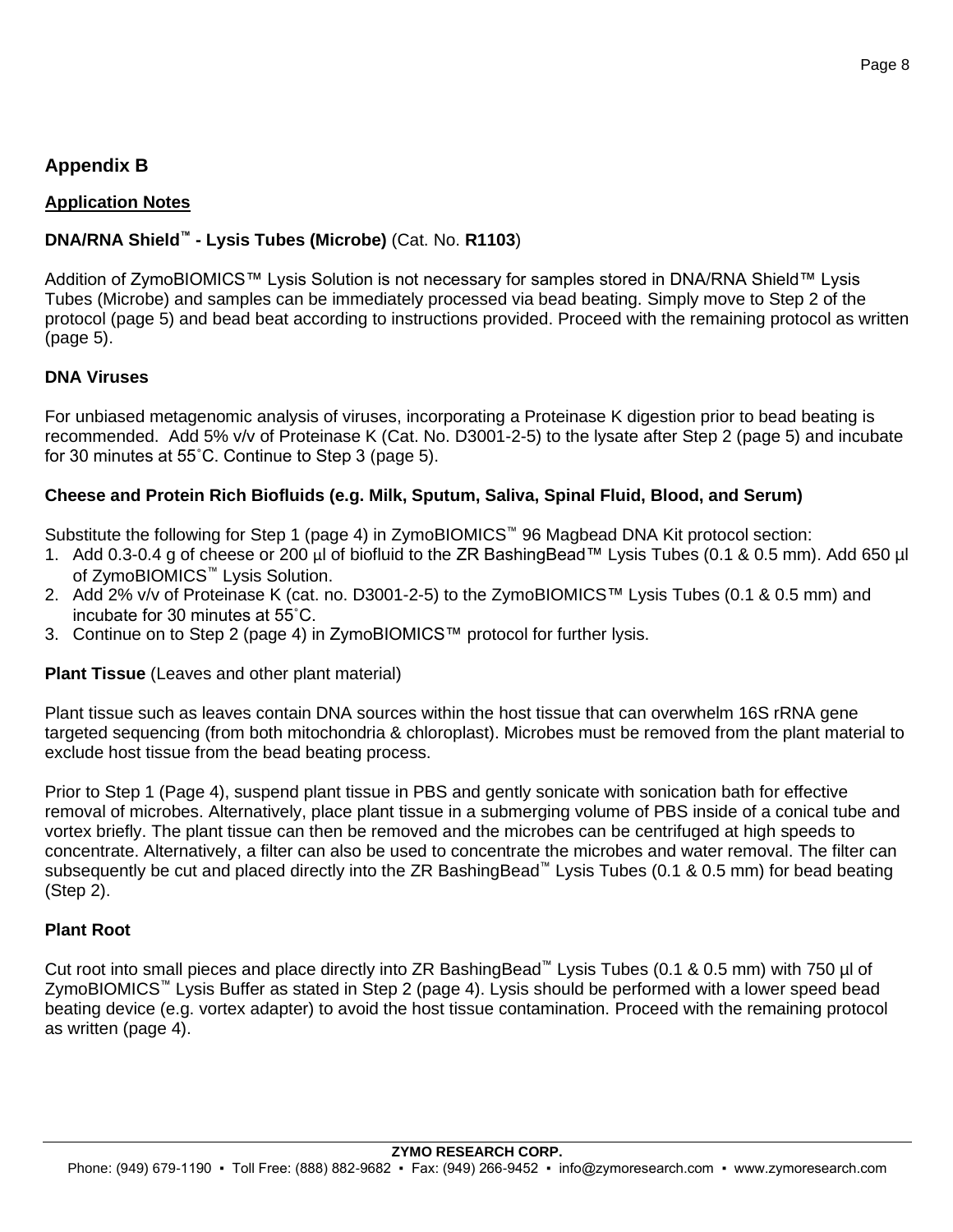#### **Water/Air Samples**

Filter samples using desired filter (not provided) prior to Step 1 (page 5). Cut the filter into small pieces, place into ZymoBIOMICS™ Lysis Module, and continue to Step 2.

#### **Tissue and Insect Samples**

Tissue and Insect samples can be processed three different ways, depending on the sample type and the equipment available. The recommendations are listed next to the options below:

- (A) Proteinase K *Tissue*
- 1. Add up to 15 mg of tissue to a 1.5 ml microcentrifuge tube or deep-well block, then add a solution of 95 µl water, 95 µl **Solid Tissue Buffer** (Cat. No. D4068-2-6) and 10 µl **Proteinase K** (Cat. No. D3001-2-5). Incubate for at least 1 hour at 55° C or until tissue clarifies (samples can be incubated overnight without affecting DNA quality).
- 2. Process the lysate by proceeding to Step 1, Page 4 (Liquid Sample).
- (B) Bead beating -*Tissue and Insect*
- 1. Place up to 15 mg of tissue/insect sample in a ZR BashingBead Module:
	- a. If using **ZR BashingBead™ Lysis Tube (2.0 mm)** (Cat. No. S6003-50), add 750 µl of **ZymoBIOMICS™ Lysis Solution**.
	- b. If using **ZR BashingBead™ Lysis Rack (2.0 mm)** (Cat. No. S6002-96-2), add 650 µl of **ZymoBIOMICS™ Lysis Solution**.
- 2. Secure in a bead beater fitted with the appropriate holder assembly for your bead beating module and process at maximum speed for 5 minutes<sup>4</sup>.

*Note: Processing time will vary based on sample input and bead beater. Times may be as little as 5 minutes when using high-speed cell disrupters (FastPrep® -24) or as long as 20 minutes when using lower speeds (e.g., Disruptor Genie).* 

- 3. Transfer the entire lysate to the ZR BashingBead Lysis Tube (0.1 & 0.5 mm) and proceed to Step 2, Page 4.
- (C) Mortar & Pestle *Tissue and Insect*
- 1. Pre-homogenize up to 15 mg tissue/insect sample with a pestle and mortar while submersed in liquid nitrogen.
- 2. Proceed to Step 1, Page 4 and process the entire sample.

#### **Samples Collected with Swabs**

Place swab directly into the ZR BashingBead™ Lysis Tubes (0.1 & 0.5 mm) with 750 µl of ZymoBIOMICS™ Lysis Buffer. The swab can be cut at the height of the ZR BashingBead™ Lysis Tube (0.1 & 0.5 mm) and left inside for bead beating in Step 2 (page 5). Alternatively, vortex the swab in the ZR BashingBead™ Lysis Tube (0.1 & 0.5 mm) with the ZymoBIOMICS™ Lysis Solution for 30 seconds to transfer the microbes into solution. Remove the swab and proceed to bead beating in Step 2 (page 5).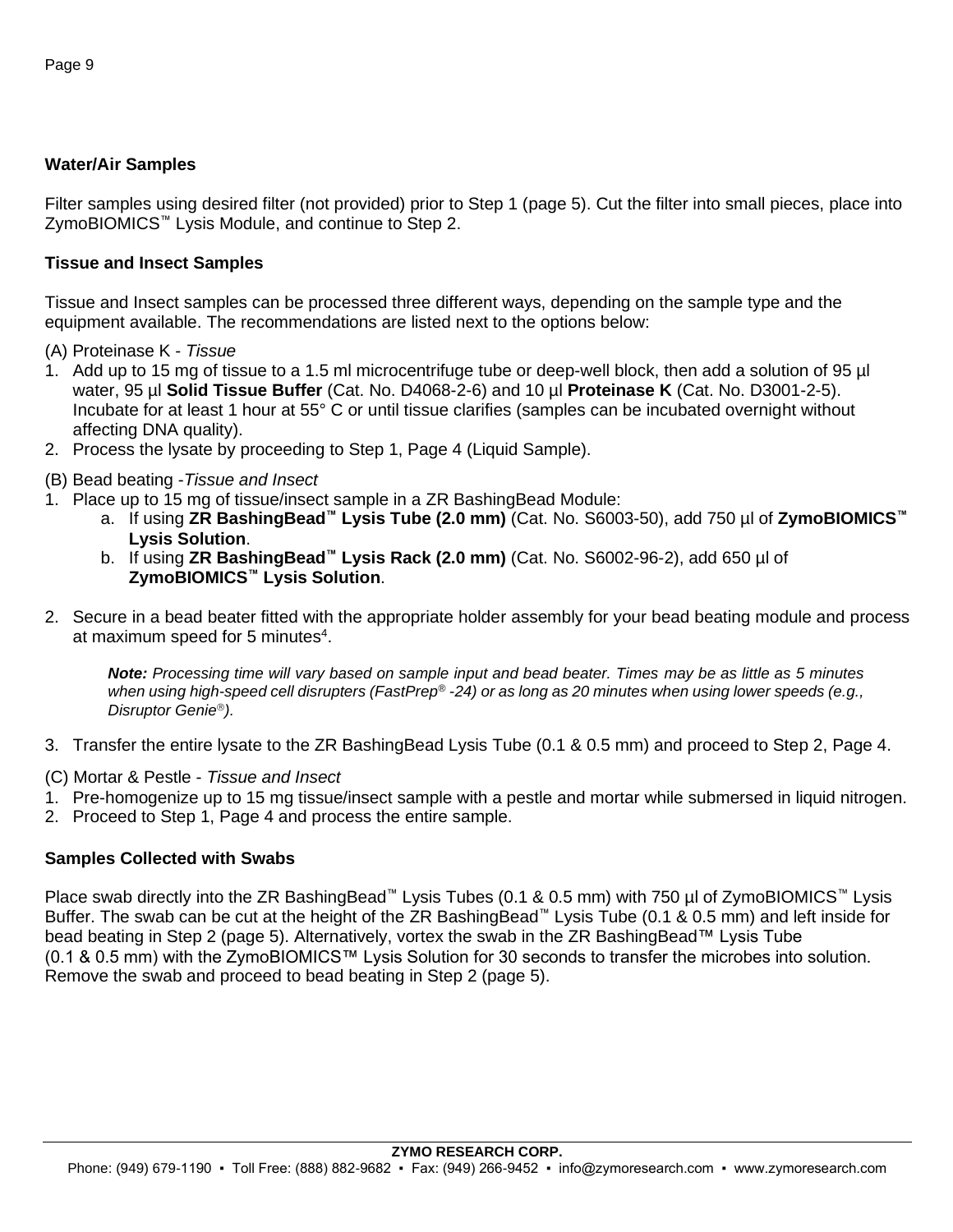

**Figure 7.** Phylum composition of a simulated microbial community when bead beating was performed with and without the presence of a Puritan HydraFlock® sterile flocked collection device placed in a BeadBashing tube and processed at maximum speed (6.5 m/s) for 5 minutes. The extracted DNA was then subjected to microbial composition profiling via 16S rRNA gene targeted sequencing. Experiment was performed in technical duplicates

#### **Urine**

#### **Pelleting of Cells by Centrifugation**

1. Pellet the bacterial cells by centrifuging the urine at 15,000 x g for 10 minutes and then proceed to Step 4 below.

#### Alternatively

#### **Separation of Cells by Centrifugation**

- 2. Add 70 µl Urine Conditioning Buffer (Cat. No. D3061-1-140) for every 1 ml of urine and mix well by vortexing. Urine stabilized by the Urine Conditioning Buffer can be stored for up to 1 month at ambient temperature. When samples are ready to be processed, mix well by vortexing and proceed to Step 3.
- 3. Centrifuge at 3,000 x g for 15 minutes.
- 4. Without disturbing the pellet, slowly decant or pipette out the supernatant, leaving behind 100 400 µl of pellet.
- 5. Add ZymoBIOMICS™ Lysis Solution to a final volume of 800 µl and then transfer the mixture to a ZR BashingBead™ Lysis Tube (0.1 & 0.5 mm). Proceed with the remaining protocol as written (page 5), starting at Step 2.



**Figure 8.** Phylum composition of urine preserved in Urine Conditioning buffer™ (UCB™), which preserves the microbial composition of urine with simulated stool contamination for a month at room temperature. Urine with UCB™ added (Zymo Research, D3061-1-160) was stored at room temperature and analyzed over a month period. At the indicated time points (0 Days, 2 weeks, and 1 month), DNA was extracted using the ZymoBIOMICS™ DNA Mini Kit. The extracted DNA was then subjected to microbial composition profiling via 16S rRNA gene targeted sequencing. Experiment was performed in technical duplicates.

#### **ZYMO RESEARCH CORP.**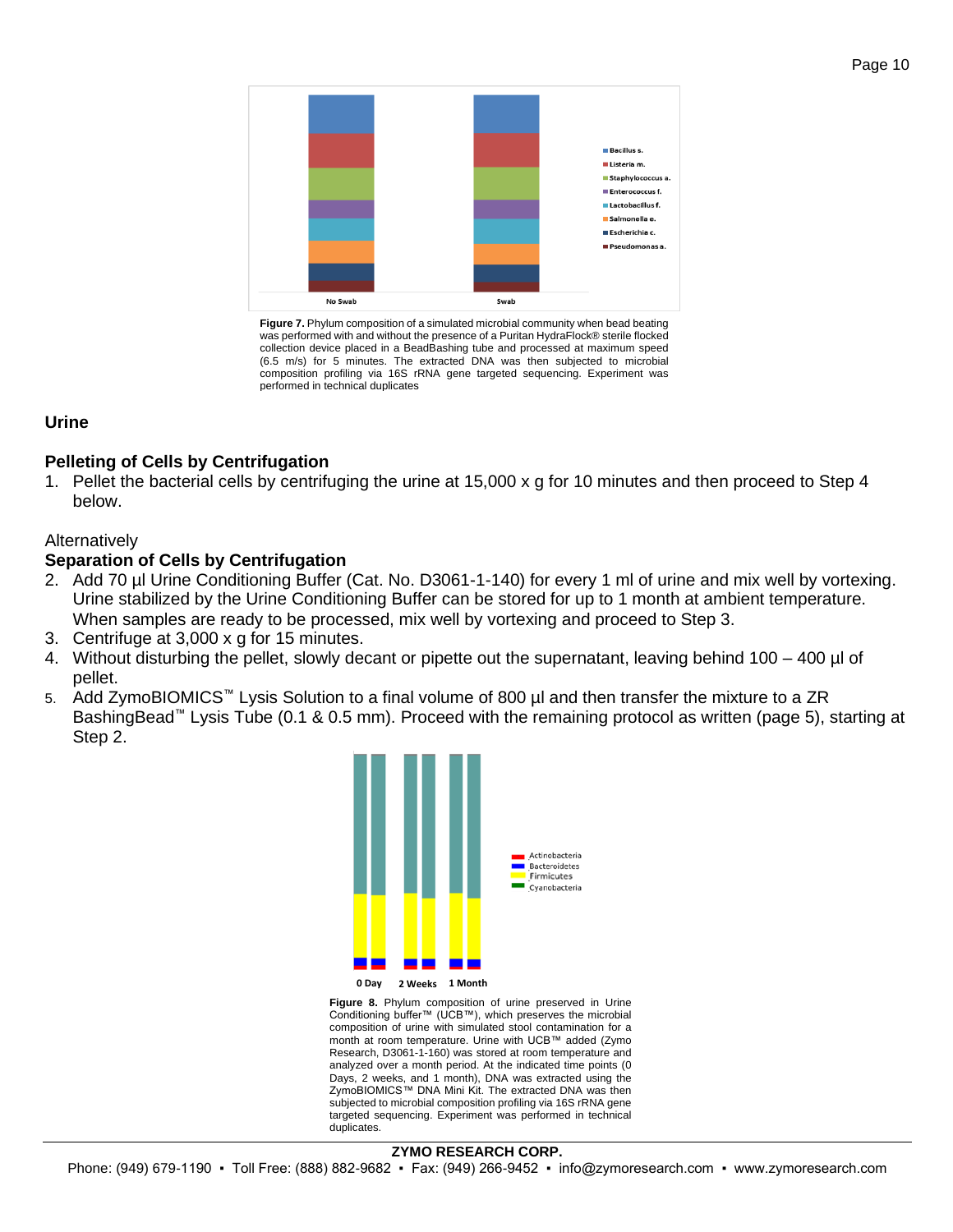#### **Appendix C**

#### **Standardize Sample Preparation with ZymoBIOMICS™ Microbial Community Standards**

The **ZymoBIOMICS™ Microbial Community Standard (Cat. No. D6300)** is a mock microbial community of defined and well characterized composition making it the perfect control for all microbiome profiling and metagenomics analyses.

It is perfect for assessing bias of DNA extraction methods since it contains three easy-to-lyse Gram-negative bacteria (*e.g. Escherichia coli*), five tough-to-lyse Gram-positive bacteria (*e.g*. *Listeria monocytogenes*), and two tough-to-lyse yeasts (*e.g. Saccharomyces cerevisiae*).

Zymo Research suggests calibrating your own bead beating methods with ZymoBIOMICS™ Microbial Community Standard in order to ensure complete bias free microbial extraction. Several devices have been validated at Zymo with varying sample inputs but bead beating times will vary depending on your unique sample type. For Disruptor Genie®, vortex adapters, and vortex lysis we suggest a time course ranging 5, 10, 20, & 30 minutes with vortex at maximum speed. For high speed cell disruptors such as the MP FastPrep -24<sup>®</sup> we suggest a time course at maximum speed (6.5m/s for MP) with a range of 3, 5, 6, and 7 minutes.

**ZymoBIOMICS™ Microbial Community DNA Standard (Cat. No. D6305)** is a mixture of genomic DNA extracted from pure cultures of eight bacterial and two fungal strains. Genomic DNA from each culture was quantified before mixing. The ZymoBIOMICS™ Microbial Community Standard allows for assessment of bias from library preparation, sequencing, and bioinformatics analysis.

It serves perfectly as a microbial standard for benchmarking the performance of microbiomics or metagenomics analyses, including those provided by a 3<sup>rd</sup> party.



#### **Figure 1.** Accurate composition for reliable use to evaluate shotgun seq. and 16S rRNA seq.

| <b>Species</b>              | GC<br>% | Gram<br><b>Stain</b> | qDNA<br>Abun.<br>(%) |
|-----------------------------|---------|----------------------|----------------------|
| Pseudomonas<br>aeruginosa   | 66.2    |                      | 12                   |
| Escherichia coli            | 56.8    |                      | 12                   |
| Salmonella enterica         | 52.2    |                      | 12                   |
| Lactobacillus fermentum     | 52.8    | $\ddot{}$            | 12                   |
| Enterococcus faecalis       | 37.5    | $\ddot{}$            | 12                   |
| Staphylococcus aureus       | 32.7    | $\ddot{}$            | 12                   |
| Listeria monocytogenes      | 38.0    | $\ddot{}$            | 12                   |
| Bacillus subtilis           | 43.8    | $\ddot{}$            | 12                   |
| Saccharomyces<br>cerevisiae | 38.4    | Yeast                | 2                    |
| Cryptococcus<br>neoformans  | 48.2    | Yeast                | 2                    |

**Figure 9.** Characterization of the microbial composition of the two ZymoBIOMICS™ standards with shotgun metagenomic sequencing (left panel) and 16S rRNA gene targeted sequencing (right panel). The measured composition of the two standards agrees with the theoretical/designed composition. "DNA Standard" represents ZymoBIOMICS™ Microbial Community DNA Standard (DNA version) and "Microbial Standard" represents ZymoBIOMICS™ Microbial Community Standard (cellular version). Genomic DNA composition by shotgun sequencing was calculated based on counting the amounts of raw reads mapped to each genome. 16S composition by 16S rRNA gene targeted sequencing was calculated based on counting the amount of 16S raw reads mapped to each genomes.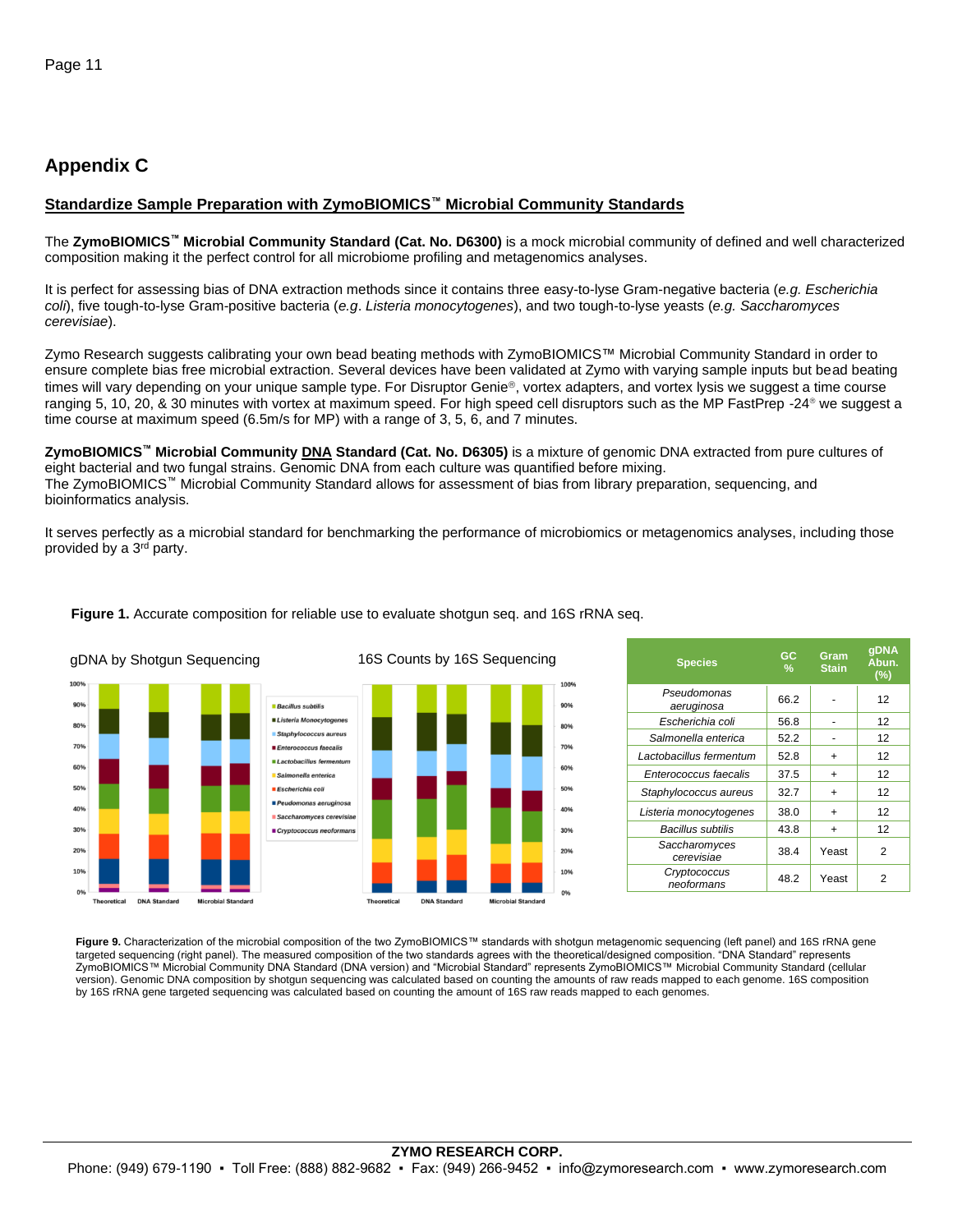

#### **A)** Use ZymoBIOMICS™ Microbial Standards for assessing GC-

#### **Figure 10.**

**A)** Library preparation for shotgun metagenomic sequencing was performed in two different ways: one by Supplier I kit and one by an in-house method. Shotgun sequencing was performed on Illumina® MiSeq™ with paired-end sequencing (2 x 150 bp). Raw reads were mapped to the 10 microbial genomes to evaluate the potential effect of GC content on sequencing coverage. Normalized coverage was calculated by normalization by the average sequencing coverage of each genome

**B)** PCR chimera increases with PCR cycle number in the library preparation process of 16S rRNA gene targeted sequencing. 20 ng ZymoBIOMICS™ Microbial Community Standard was used a template. The PCR reaction was performed with ZymoTaq Master Mix and with primers that target v34 region of 16S rRNA gene. Chimera rate in percentage was determined with Uchime and using the 16S rRNA gene of the 8 bacterial strains in the standard as reference PCR.

#### **Appendix D**

#### **Troubleshooting:**

For **Technical Assistance**, please contact 1-888-882-9682 or E-mail tech@zymoresearch.com.

#### **Troubleshooting (Continued):**

| <b>Problem</b>                  | <b>Possible Causes and Suggested Solutions</b>                                                                                                                                                                               |  |  |
|---------------------------------|------------------------------------------------------------------------------------------------------------------------------------------------------------------------------------------------------------------------------|--|--|
|                                 | Clean workspace, centrifuge, and pipettes with 10% bleach to<br>routinely to avoid contamination.                                                                                                                            |  |  |
|                                 | Use of kit in exposed environment without proper filtration.<br>Check pipettes, pipette tips, microcentrifuge tubes, workspace,<br>etc. for contamination.                                                                   |  |  |
| <b>Background Contamination</b> | ZymoBIOMICS™ DNase/RNase Free Water when opened<br>and used frequently could be a source of contamination. The<br>entire solution can be autoclaved. Simply loosely fasten the<br>cap and autoclave for 80 minutes at 121°C. |  |  |
|                                 | Make sure bags of columns and buffer bottles are properly<br>$\bullet$<br>sealed for storage. Use of these outside a clean room or hood<br>can result in contamination.                                                      |  |  |
|                                 |                                                                                                                                                                                                                              |  |  |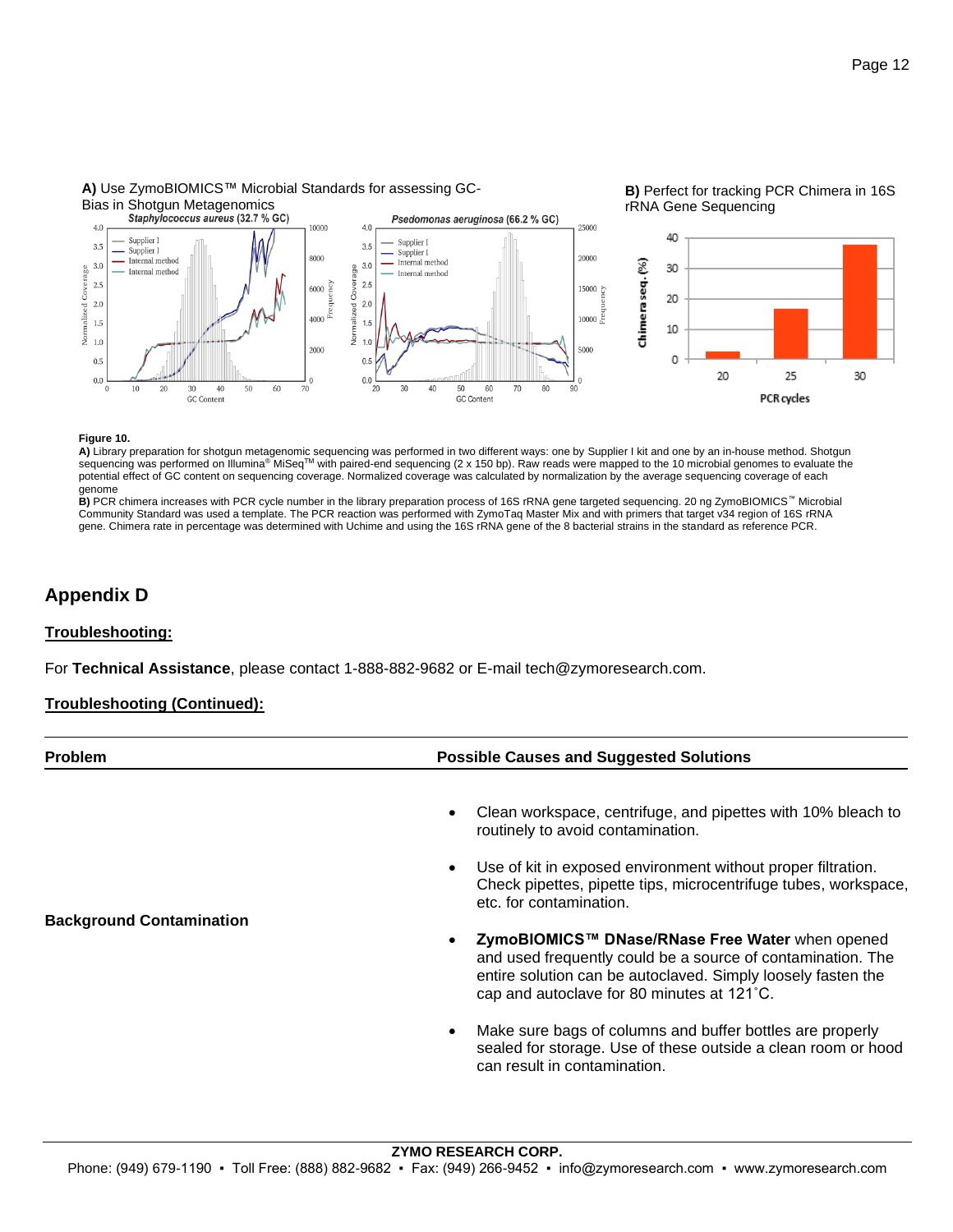#### **Troubleshooting (Continued):**

| <b>Problem</b>       | <b>Possible Causes and Suggested Solutions</b>                                                                                                                                                                                                                                                                      |
|----------------------|---------------------------------------------------------------------------------------------------------------------------------------------------------------------------------------------------------------------------------------------------------------------------------------------------------------------|
| <b>Lysis Methods</b> |                                                                                                                                                                                                                                                                                                                     |
|                      | Bead beating conditions (speed and time) will vary. Suggested<br>time is anywhere from 5-40 minutes. Calibrate bead beating<br>times to your particular device and application by testing<br>several different time points before using precious samples.<br>(Suggested times to test: 10, 20, 30, and 40 minutes.) |
| <b>Low DNA Yield</b> | For validated bead beating devices and conditions, refer to the<br>Optimized Lysis Protocols on the website product page, under<br>Documents.                                                                                                                                                                       |
|                      | <b>Incomplete Debris Removal</b>                                                                                                                                                                                                                                                                                    |
|                      | For high density samples, ensure lysate is centrifuged properly<br>to pellet insoluble debris following bead beating.                                                                                                                                                                                               |
|                      | Input                                                                                                                                                                                                                                                                                                               |
|                      | Consult the Sample Type table on Page 5 for information on<br>your particular input limit based on sample.                                                                                                                                                                                                          |
|                      | <b>Binding Step</b>                                                                                                                                                                                                                                                                                                 |

• Ensure sufficient sample mixing with the ZymoBIOMICS™ DNA Binding Buffer and ZymoBIOMICS MagBinding Beads by optimizing pipette mixing or shaker plate parameters.

#### **Note**

ZymoBIOMICS™, Zymo-Spin™, and DNA/RNA Shield™ are trademarks of Zymo Research Corp.

Disruptor Genie™ is a trademark of Scientific Industries, Inc. FastPrep® is a registered trademark of Qbiogene, Inc. Illumnia® MiSeq™, Illumnia® Nextera® XT are trademarks or registered trademarks of Illumina Inc. AcroMetrix™ is a trademark of Thermo Fisher Scientific Inc.

ZymoBIOMICS™ -96 MagBead DNA Kit is for research use only. ZymoBIOMICS™ -96 MagBead DNA Kit is not sold for use in diagnostic procedures. Reagents included with this kit are irritants. Follow the safety guidelines and rules enacted by your research institution or facility including the wearing of protective gloves and eye protection when using this kit.